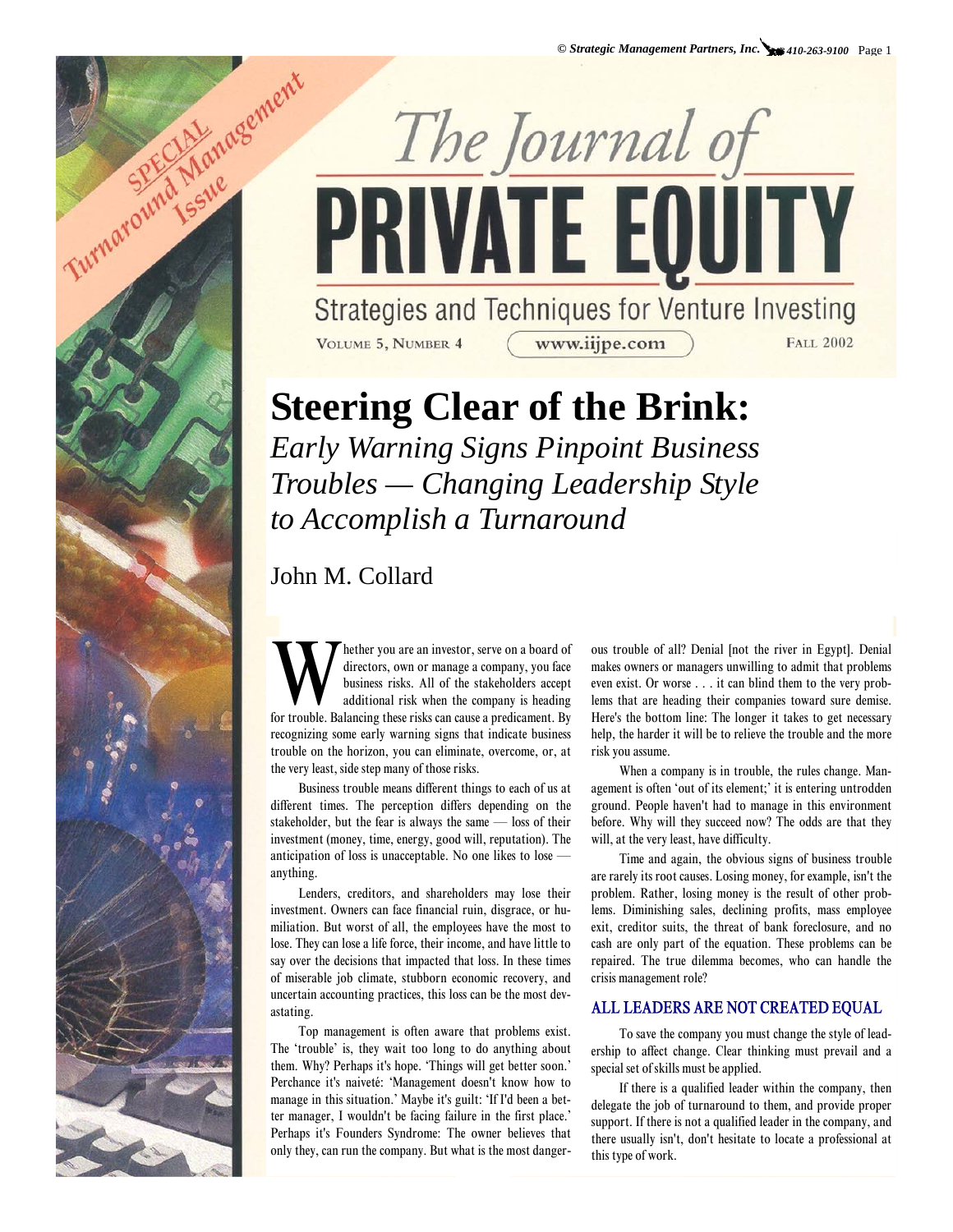| <b>Skill</b>           | <b>Stable, Healthy or Growth Scenario</b> | <b>Troubled or Turnaround Situation</b> |
|------------------------|-------------------------------------------|-----------------------------------------|
| Focus                  | <b>On Objectives</b>                      | Survival, action, problem-solving       |
| <b>Decision making</b> | <b>Deliberate</b>                         | Decisive, Immediate                     |
| <b>Authority</b>       | Delegate                                  | <b>Direct Involvement</b>               |
| People                 | Develop                                   | <b>Recruit talent/Communications</b>    |
| <b>Respected for:</b>  | <b>Management reputation</b>              | <b>Financial credibility</b>            |
| Known for:             | Consistency                               | Ability to shift gears                  |

### **Contrasting Leadership Styles**

Let's put this leadership role into proper perspective. Leadership requirements differ between those for healthy, growing companies and for those in a troubled situation. The CEO that managed the company into trouble clearly is lacking the skills to doctor it back to health.

Differences in style are a key to success, in either situation. In the growth scenario, team building and coaching are buzzwords. But in the initial crisis and subsequent turnaround situation, time is an enemy. Decisive action is required.

The focus is dramatically different. This is one reason why the troubled environment is so foreign to many managers, and hence, the difficulty finding qualified talent from within the company. The stable environment allows for mistakes and longer lead cycles to achieve goals. Troubled companies have one goal — to survive and get well. If the symptoms persist with no cure, the patient can die.

## "When it rains, it pours" may be clichéd, but when applied to a troubled company, one can be sure that "Murphy is shaking the clouds."

Companies often get into trouble because management procrastinates when it comes to making decisions. If the decision is made by default, it is akin to making no decision at all. Much of that early, and overall, survival also depends upon being immediate — upon making decisions in a timely manner. Even a wrong decision means movement and direction. If a decision turns out to be wrong, change it, but keep things moving.

Just as with a critical patient, the immediate focus at a troubled company should be on action — make something happen. The first goal in absolute crisis is to stabilize and buy time. After calming the waters, take a reading on where things stand — which is normally still. Look for changes in ratios and trends to determine what is, or more importantly, what is not going on in the business.

Time is also an important dimension when it comes to authority. In a stable company, there is time to delegate and nurture the growth of the management team; time to work on long term issues and projects. In the troubled situation delegating takes on a different role. Managers must be held accountable not only for performance, but for timely results.

In a troubled situation, the decision maker must get directly involved. It is hard to worry about the long-term future when there may not be one. The leader is pressed closer to the immediacy of day-to-day operations. If you want action, request a decision . . . or make one.

In a stable situation there is time to develop talent. But when in trouble, remember that the good managers may have deserted the ship long ago, leaving behind the second string. You must exploit the talents of those employees that remain who can perform and bring them to new levels, then recruit talent that is lacking. It means building permanent management teams that can bring the company back to health — and add value to the company.

Communication is critical — with everyone who has a stake in the company's success. Talk to employees, but more importantly; listen to what they have to say. Be assured, they know where problems exist, and often have solutions.

A key element to a successful turnaround is to establish a good relationship with your lender. Capital is always required in tough times, not to mention that it's nice to have in good times as well.

If the leaders who were in power while the company's position was allowed to deteriorate are still there, why should the lender believe that they would now be instrumental in correcting the situation?

To make matters worse, in the eyes of management, the lender is often viewed as an enemy instead of a key part of the turnaround equation. With all the suspicion that can surround a troubled company, it is important that trust be reestablished with the bank. Credibility with the lenders is mandatory to success and to keeping that cash flow at the bank. Since the bank holds the trump card, the institution must feel comfortable working with the turnaround leader. It means laying everything out on the table to keep the situation honest — and honoring commitments made to the lender.

Where consistency is important in a stable environment the name of the game in a turnaround situation is uncertainty. You can absolutely, positively count on surprises. "When it rains, it pours" may be clichéd, but when applied to a troubled company, one can be sure that "Murphy is shaking the clouds."

The ability to deal with change at a rapid pace is essential. This is why a seasoned practitioner can be the answer to a successful turnaround plan, they've "been there, done that."

#### THE PROCESS

Along with specific skills and an understanding of troubled situations, the specialist offers a new perspective from which to independently evaluate the company's circumstances. The process will focus on several issues:

- Is the business viable?
- What is the purpose of the business?
- Should it be saved? Why? Are those reasons valid?
- Is there a core business that can be the source for the emerging business?
- Are there sufficient cash resources to fuel the recovery?
- Which existing managers are capable of leading parts of the company?

Remember, not all companies are salvageable.

The fact-finding must proceed as quickly as possible so that a realistic assessment of the current state of the company can be prepared. The specialist's first priority will be to manage cash flow — to stop the hemorrhage. Analysis of sales and profit centers, and asset utilization should indicate where the real problems — not the symptoms — are located. Next, a business plan outlining and suggesting possible courses of action — or cures — will be prepared.

Following this diagnostic stage, the transition can begin towards a turnaround. Most importantly, the leader needs to get things moving again. Once the course of action is chosen, implementation and monitoring can occur. The specialist should remain involved at least until the business is stabilized, and preferably until the transformation is complete and a new "Marquis" leader is found.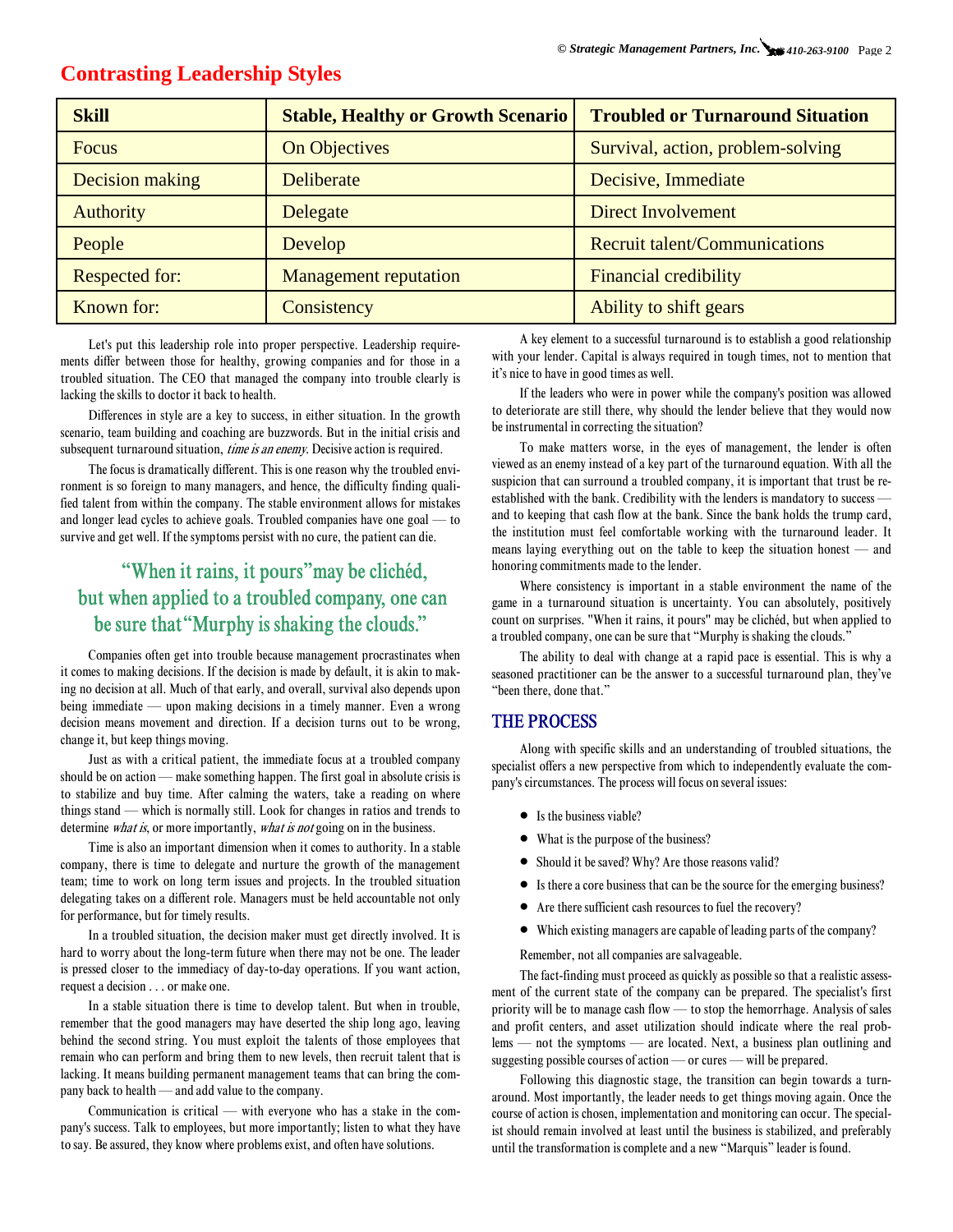#### WHO CAN HELP THESE BESIEGED BUSINESSES?

Turnaround specialists generally are either interim managers or consultants. These leaders didn't start out as such — they were often managers that worked their way up the corporate ladder through hard work and (hopefully) fair play to build a solid management reputation. They have developed a set of skills to handle problem solving, getting results with minimal resources, (tight) cash flow management, negotiating and dealing with bankers, investors and creditors. The stakeholders will usually work with a turnaround leader — if he/ she is credible.

Consultants are often a choice of the management team. Why? Because they are an advisor, they offer recommendations to management. Often the same management that guided the company into trouble in the first place. Why will they make those decisions now? Why risk allowing the same person to try again? Whether a consultant is effective depends upon management's willingness to *listen* and implement the specialist's recommendations.

Practitioners, by contrast, are hands-on decision makers who actually take control—often as CEO—for a period of time. They are in control of the company's destiny, take decision-making reins, plot the course, and Steer the company through troubled waters, hopefully to safety. They must have an active line manager orientation, be decisive, isolate problems and find solutions quickly.

Be assured there are countless cases where existing management agreed to work with a turnaround consultant only to placate the board or the lender. There is no substitute for qualified leaders with decision-making authority.

When hiring a turnaround specialist:

- Check references.
- Review proposals versus what can realistically be accomplished.
- Require engagement agreements.
- Hire an individual, not the firm personal chemistry with the managers is critical.

A good practitioner has three goals; 1) get control, stabilize the situation, jump-start the turnaround, 2) develop and implement a sound plan, and 3) hire their permanent replacement, while working themselves out of a job.

#### EARLY WARNING SIGNS

Too often, companies die unnecessarily. Why? Because, most leaders and haven't learned to recognize the symptoms of oncoming illness in their business.

When you wait too long to recognize deteriorating characteristics the company seeks bankruptcy protection . . . only attorneys and accountants benefit from this process. It's the astute lender or manager that recognizes infallibility, and has the foresight to ask for help . . . before serious trouble sets in.

Here are ten common signs that a company is heading for trouble. Carefully consider whether or not they apply. If you can answer yes to some of these questions, it is time to take decisive action.

Is the owner or top management over extended? Whose work are they doing? When they continue to perform functions that should be done by others (once the business has grown to a more complex level), they're over extended. They should do the work for which no one else is qualified.

Managers need to delegate work appropriately. Define the owner's and key managers' jobs to clarify role responsibility. Assess subordinates' competence; retain them if appropriate — replace them if not. Monitor key metrics so you'll remain informed about conditions . . . without being immersed in them.

Relationships of how numbers behave tell the real story. The balance sheet is only a snapshot in time (what you have, what you will receive, and what you owe). The income statement indicates what happened during a given period. The source and use statement shows where cash went in and out.

But these financials don't indicate how to run the business. Movement must occur in two areas — on the volume in (revenue/sales) side, look at where and how revenue is generated. Is it from existing customers and contracts or new business? Most importantly, keep it coming in. On the *volume out* (throughput/ production) side, look at getting the product or service 'out the door'. How else can you bill for it?

*© Strategic Management Partners, Inc. 410-263-9100* Page 3

**Is the turnover rate excessive?** A sure sign of underlying problems is rapid employee turnover. Employees know when problems exist, the good ones will leave early. This condition can be the result of a faulty hiring process, inadequate training, poor management . . . the list goes on. The price for ignoring this problem is high: low morale, lost wages, recruiting costs, lack of productivity, and ultimately, forfeited business.

Uncover the real causes early on, and rectify them. Solutions include clearly defined job responsibilities, performance expectations, rewards, and the scope of authority. Several levels of management attention should be devoted to new key employees (and to those moving into new positions) during the initial days of their assignment.

As an example, during a client company [annual revenue at \$58 million] planning session with the owner and entire management team present, I was astounded at their approach to a turnover rate in excess of 40 percent per year. The three operating unit managers were asked to discuss their unit's revenue recognition and turnover rate. To the chagrin of the CEO, one manager did not know the revenue figure for his group, and none of the three, nor the human resources manager, could recite the number of employees lost in the previous year. When management doesn't know, you have uncovered one real cause for problems. You first have to acknowledge that a problem exists, look for the cause(s), then do something — identification alone is not enough.

Are communications ineffective? Ineffective meetings, management information, or inter departmental coordination can destroy a business from the inside out — even as it is growing.

If all that is accomplished during 'Bull Sessions' is a lot of . . . well, "Bull" . . . then this is clearly the fault of the leader. It's a leader's duty to limit the scope of topics discussed, to establish an agenda — with specific begin/adjourn times — and stick to it. Limit participants too — not everyone needs to be involved in every topic, what a waste of time and productivity. Demonstrate organization by managing your meetings and your team will demonstrate that organization by managing your company.

What message are you sending? Remember, what is *not* said is often more destructive than what is. Unnatural actions or behavior, such as 'closed door meetings,' will most certainly set off the rumor mill. People need to know or they are left to their own imagination — and that is always worse.

Equally important, level with them  $-$  then *get the stay versus go* decision. To address the issues in a forthright manner is no guarantee that you will keep everyone, or that everyone will believe what has been said. But not to communicate what is going on is a lack of leadership; so don't be surprised when employees don't do what you want.

Are goals unclear? Chronic failure to achieve stated business goals suggests a problem far more serious than a lack of performance. Often, it implies a lack of clarity regarding the owner's goals, and usually indicates a failure to secure management team 'buy in'.

Take a long, hard look at the goal setting process. Set goals and hold managers accountable for success.

What is the company's goal? The mission statement should be a directive that states this goal. What usually comes through is "... we are the best at providing a lot to everybody ..." which doesn't say anything. Set a mission statement that tells customers, employees, and stockholders where the company is headed. If it can't be articulated . . . does it really exist? A good mission statement should address six elements, and all six:

- Service/Product definition —What do we do or provide?
- Generic customer need Why will they buy?
- Market definition Who will we sell to? Where are they?
- **Technology** How will we deliver our products and services?
- Levels of vertical integration How much will we do?
- Distinct competence Why will they buy from us?